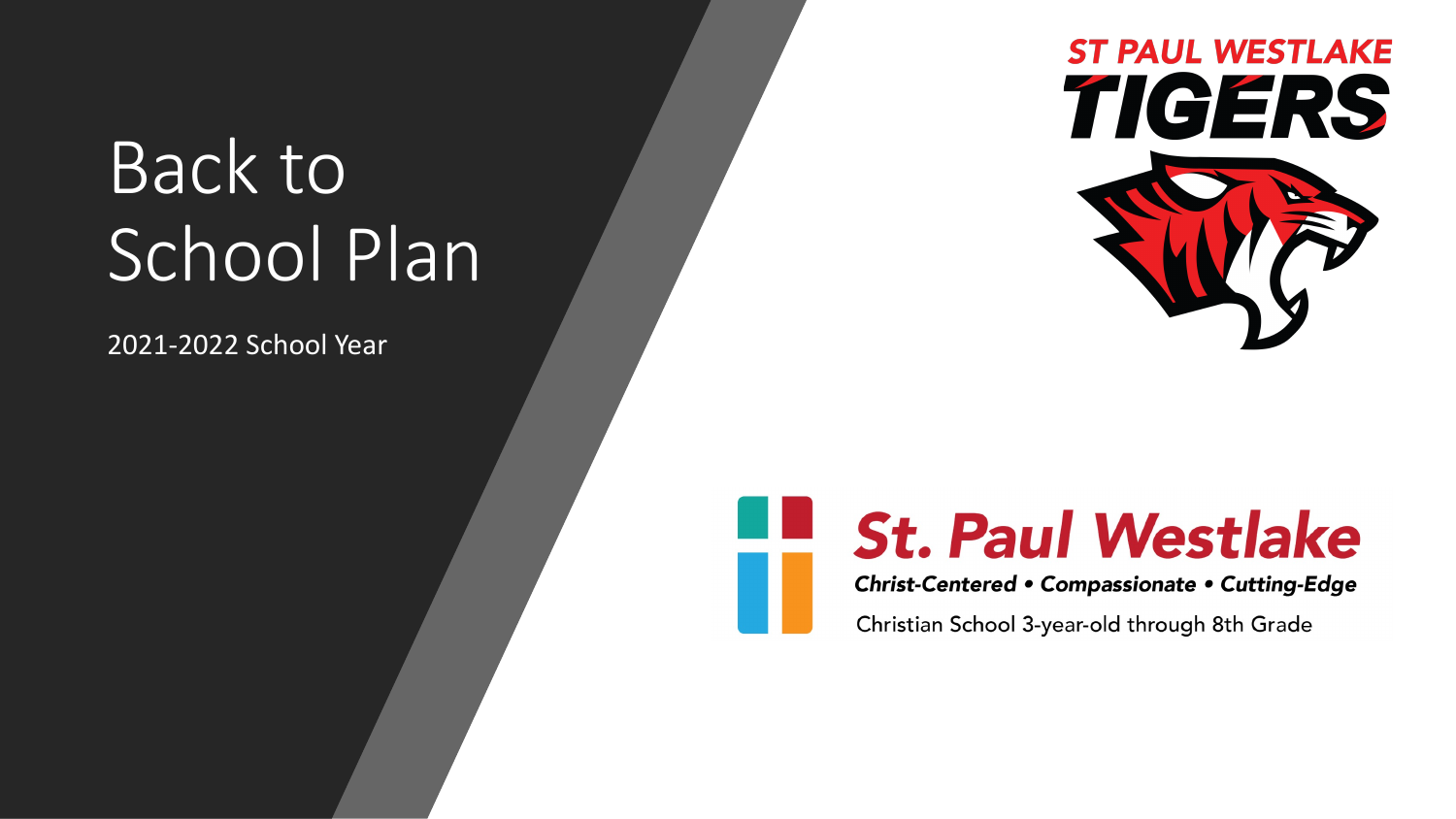## Overview

- We respect there are many differing opinions regarding the procedures schools should take to mitigate the spread of COVID -19.
- We pray for good health for all of our community and encourage all of our families to do what they feel is best for their students .

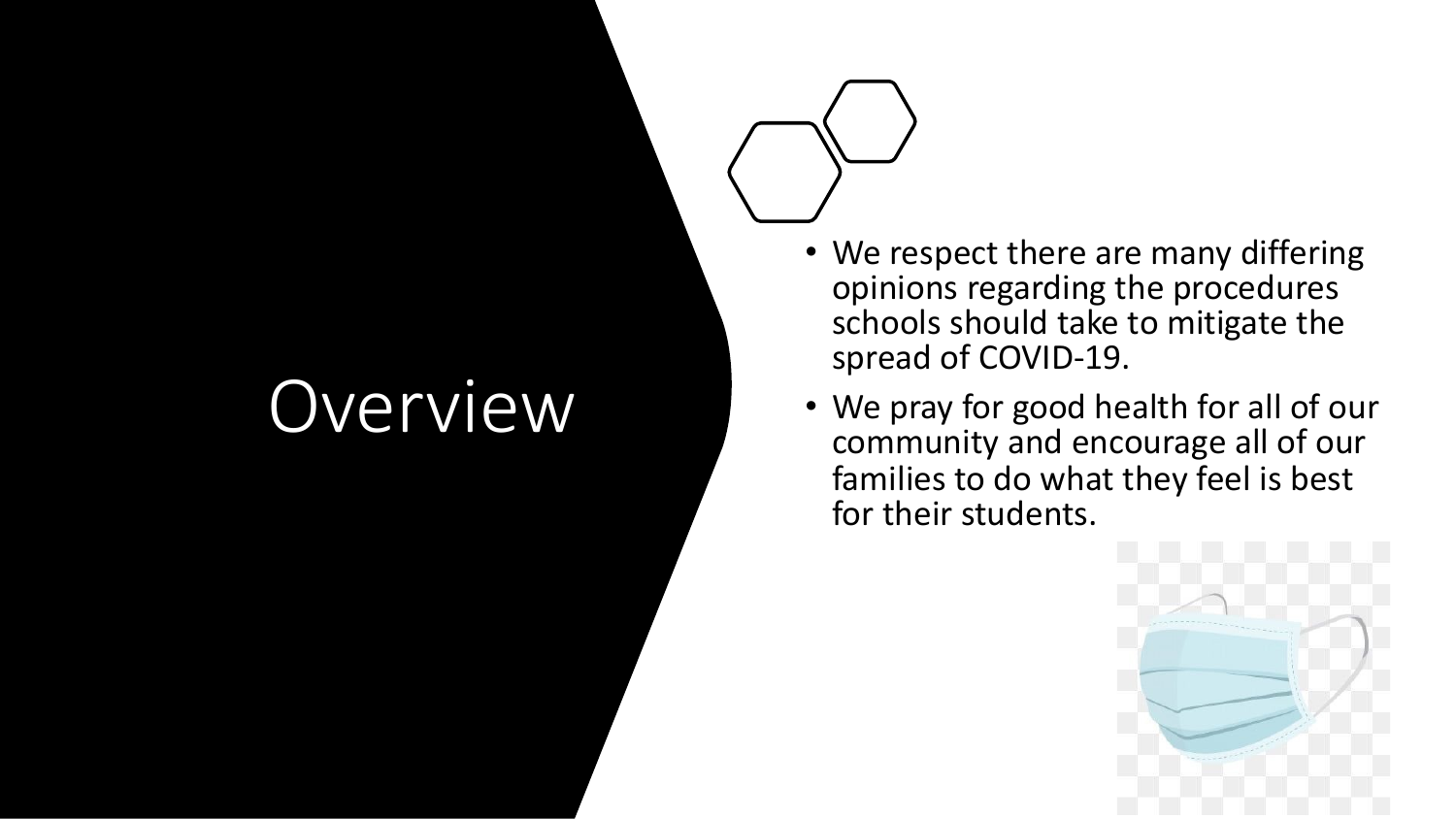### Masks

- Masks are optional for St. Paul students
- Parents are encouraged to consult with their pediatrician regarding mask use for their student
- "Teasing" of a student wearing a mask, like any other form of insults or negative behavior, will not be tolerated and dealt with appropriately

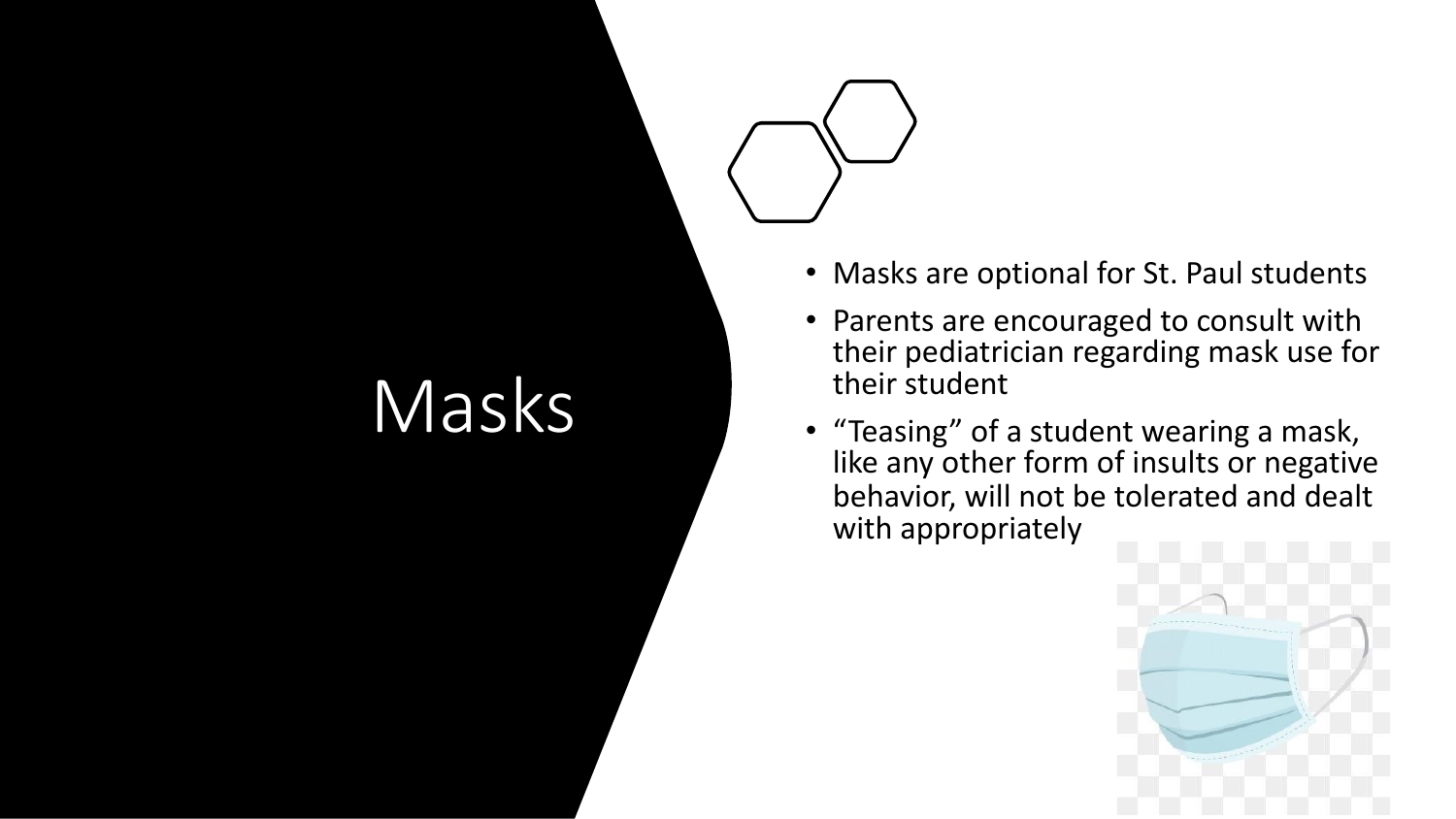# Hand Sanitizing Program

- The hand sanitizing program, established last school year, will remain in effect for all students & staff.
- Upon entry to any room, and the school building, students and staff will sanitize their hands.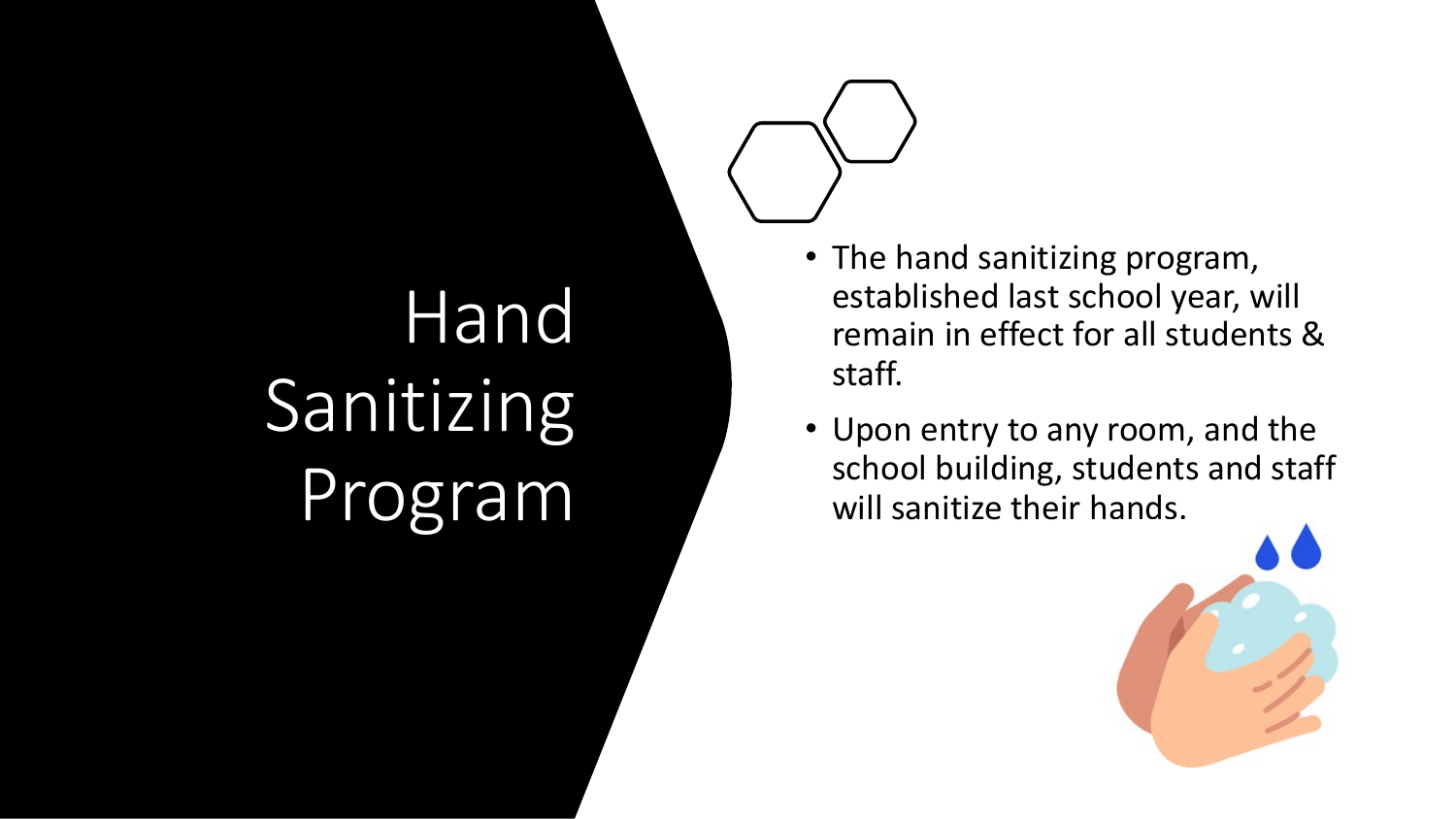# Improved Ventilation & Purification

- Our HVAC systems have been set to maximize the amount of fresh-air exchange
- Each classroom has a state-of-the-art air purifier
- Teachers are instructed to keep windows open as much as possible to increase fresh air levels in the classroom

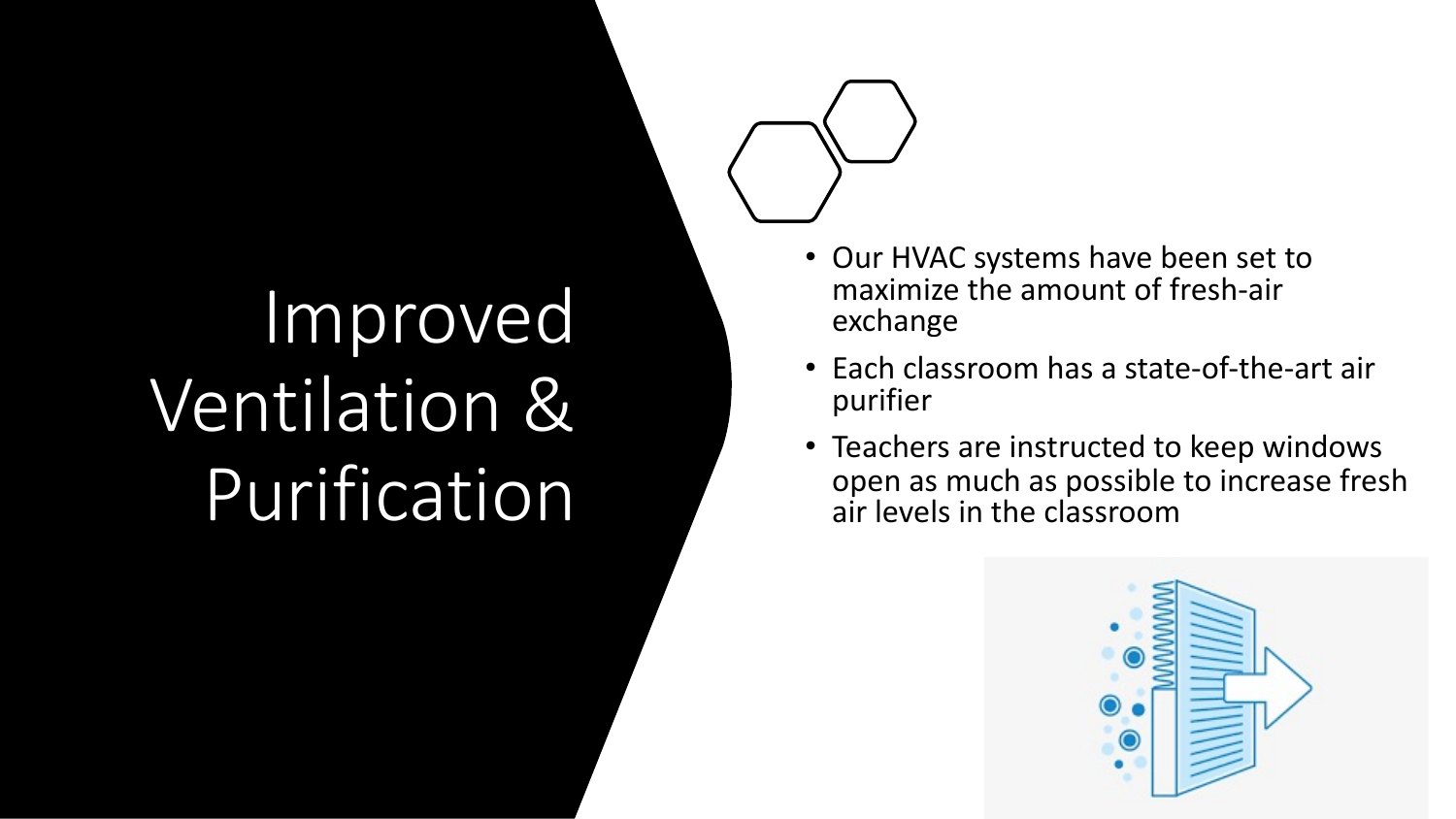### Lunches

- Lunches will return to the lunchroom split by grade level
	- Pre3 1<sup>st</sup> Grade
	- $2^{nd}$   $5^{th}$  Grade
	- $6<sup>th</sup> 8<sup>th</sup>$  Grade

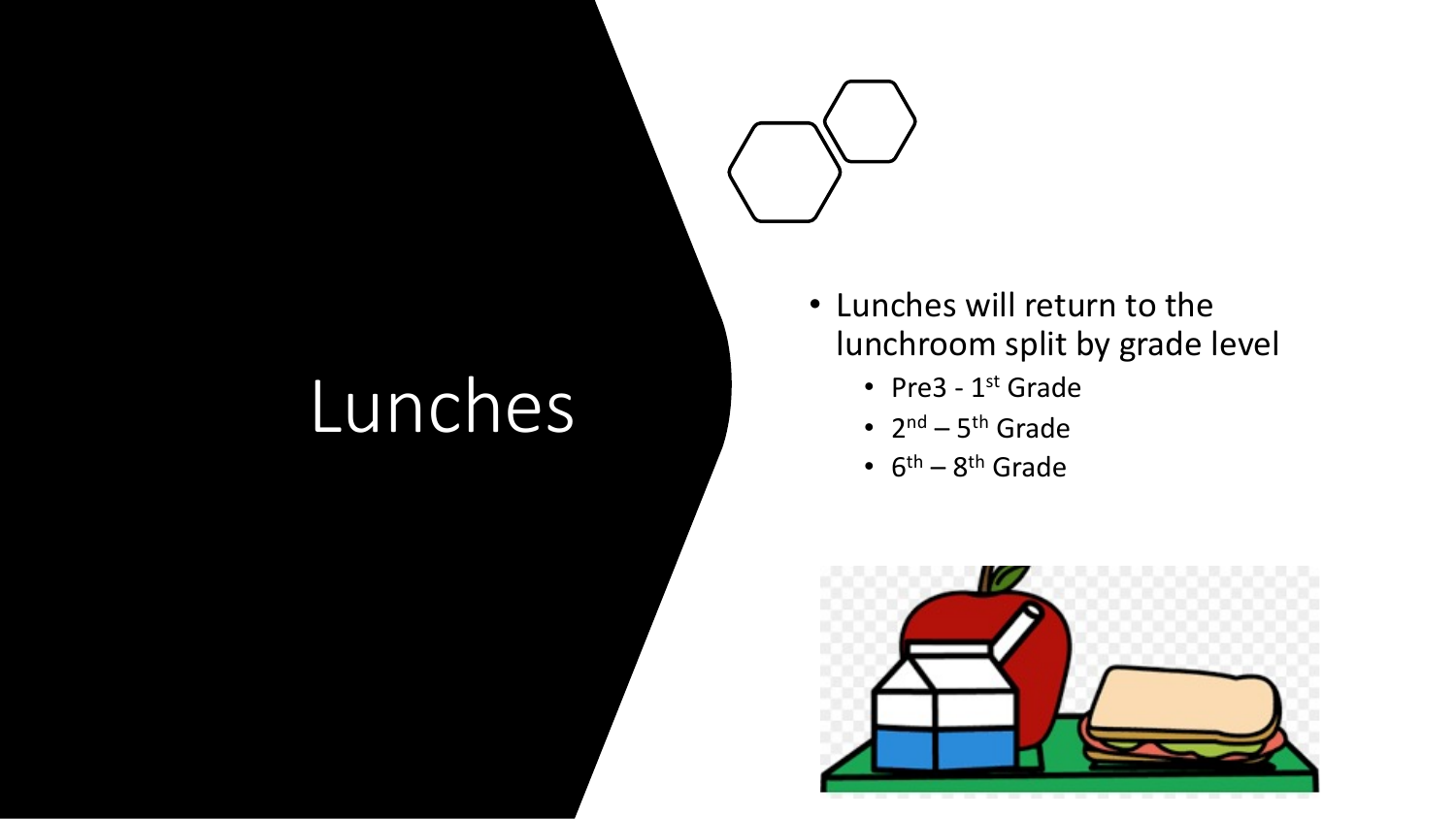# At-Home **Health** Screenings

- Last year we did a great job keeping sick children at home.
- Parents should do daily checks of students, looking for symptoms of COVID or other infectious disease.
- PLEASE KEEP SICK STUDENTS **HOME**

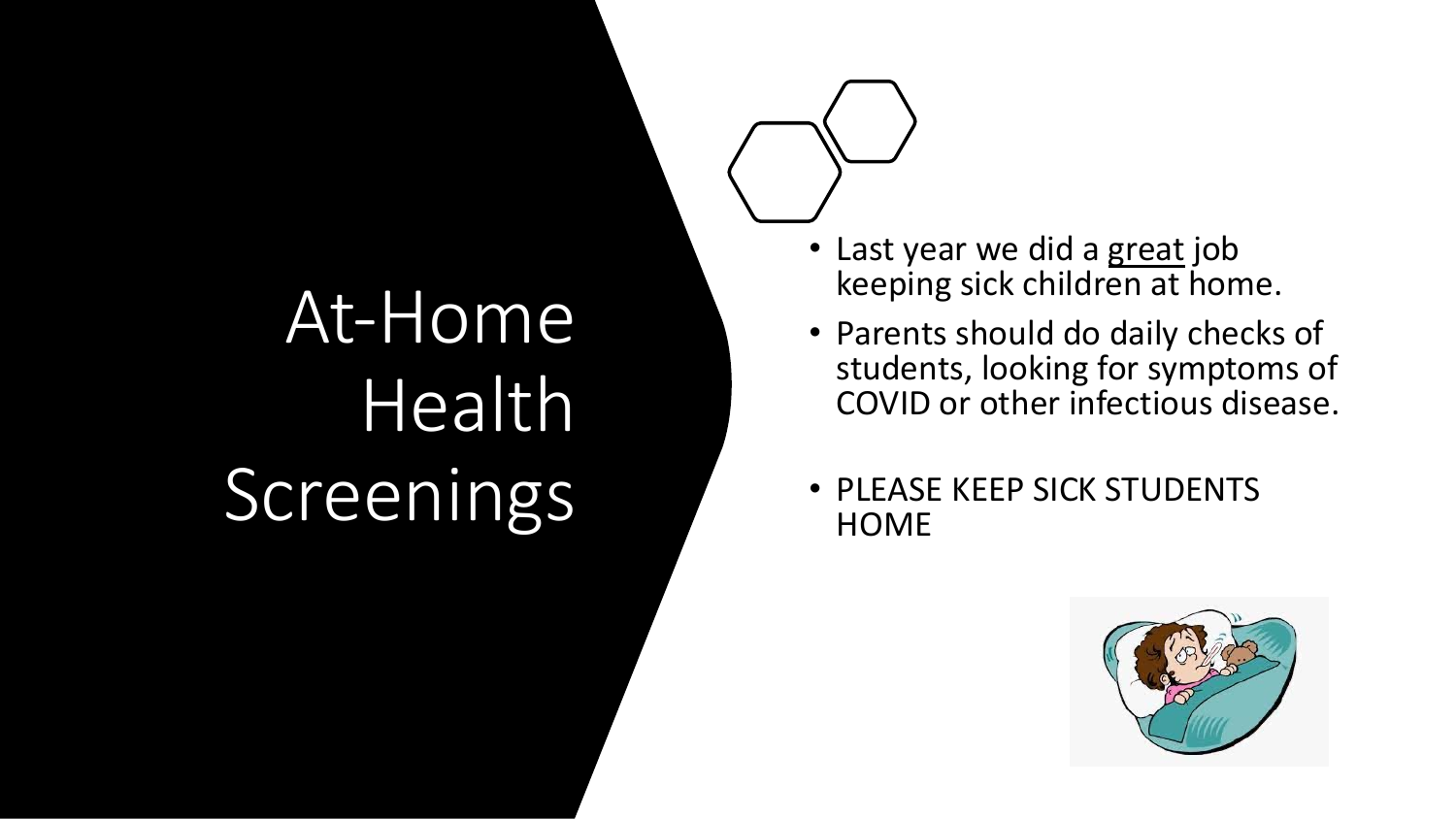## Vaccination s

- Vaccinations are not available for the large majority of our student population
- For families with students aged 12 or older, St. Paul encourages families to talk to their pediatrician regarding vaccination recommendations

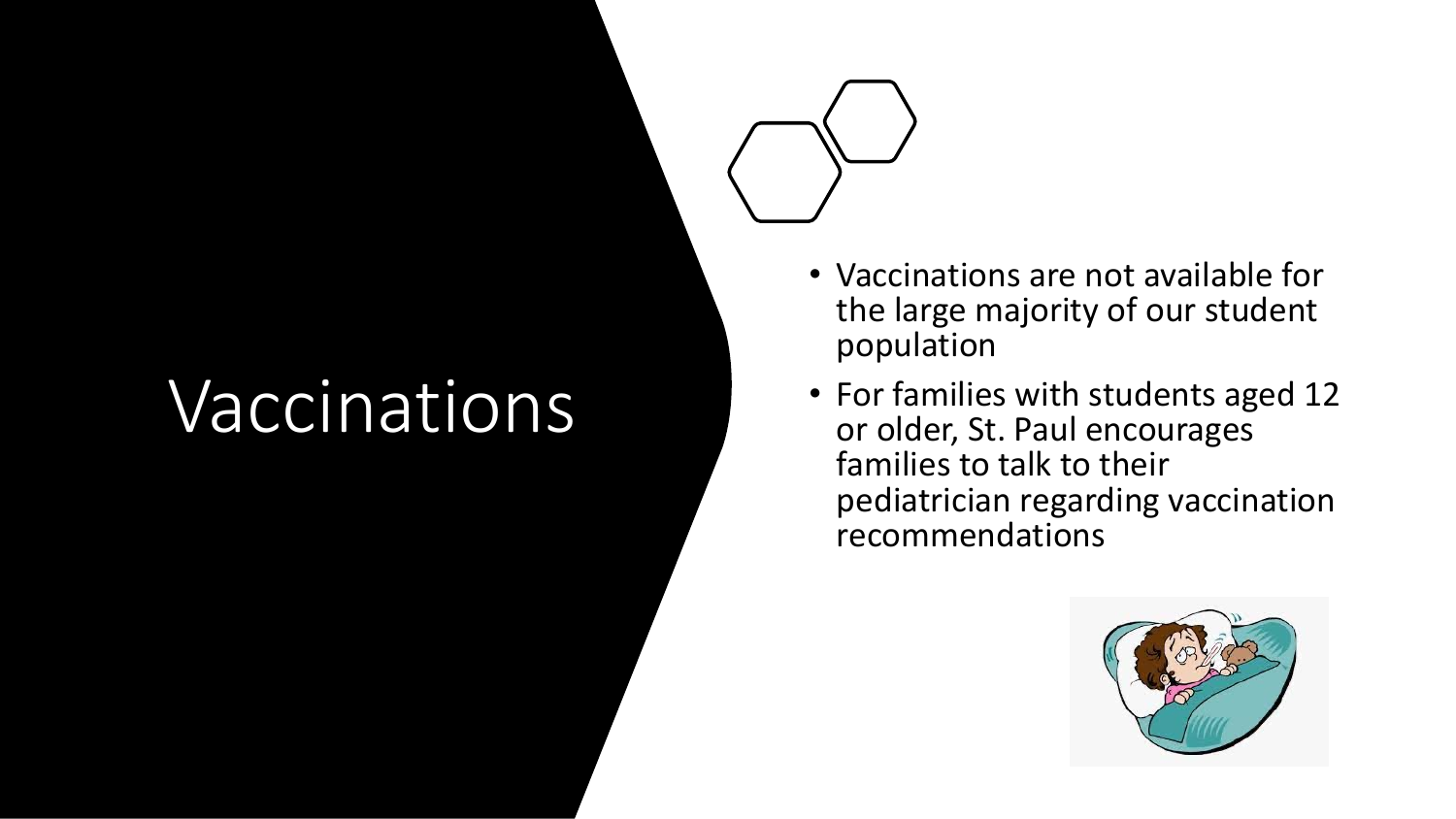# Visitors to Campus

- Visitors to campus will be allowed, however the number of visitors on campus may be limited.
- We ask that visitors to campus have a specific educational need or purpose to be on site.
- As always, visitors much check in to the school office upon arrival.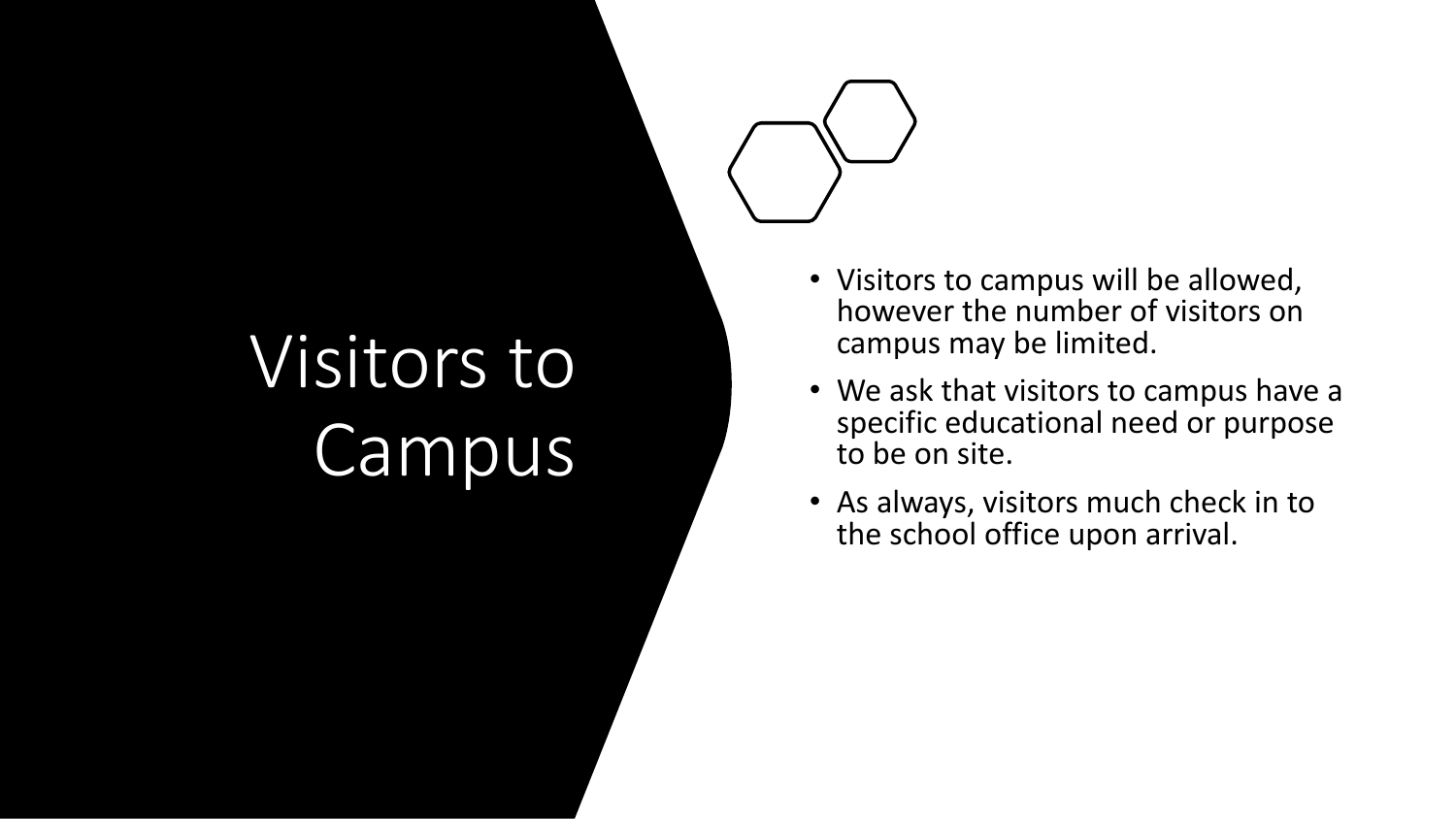# Positive COVID Case - Studen t

- A student who is COVID-positive, should stay at home and quarantine for a period of no less than 10 days
- After 10 days, a student may return after improvement of symptoms

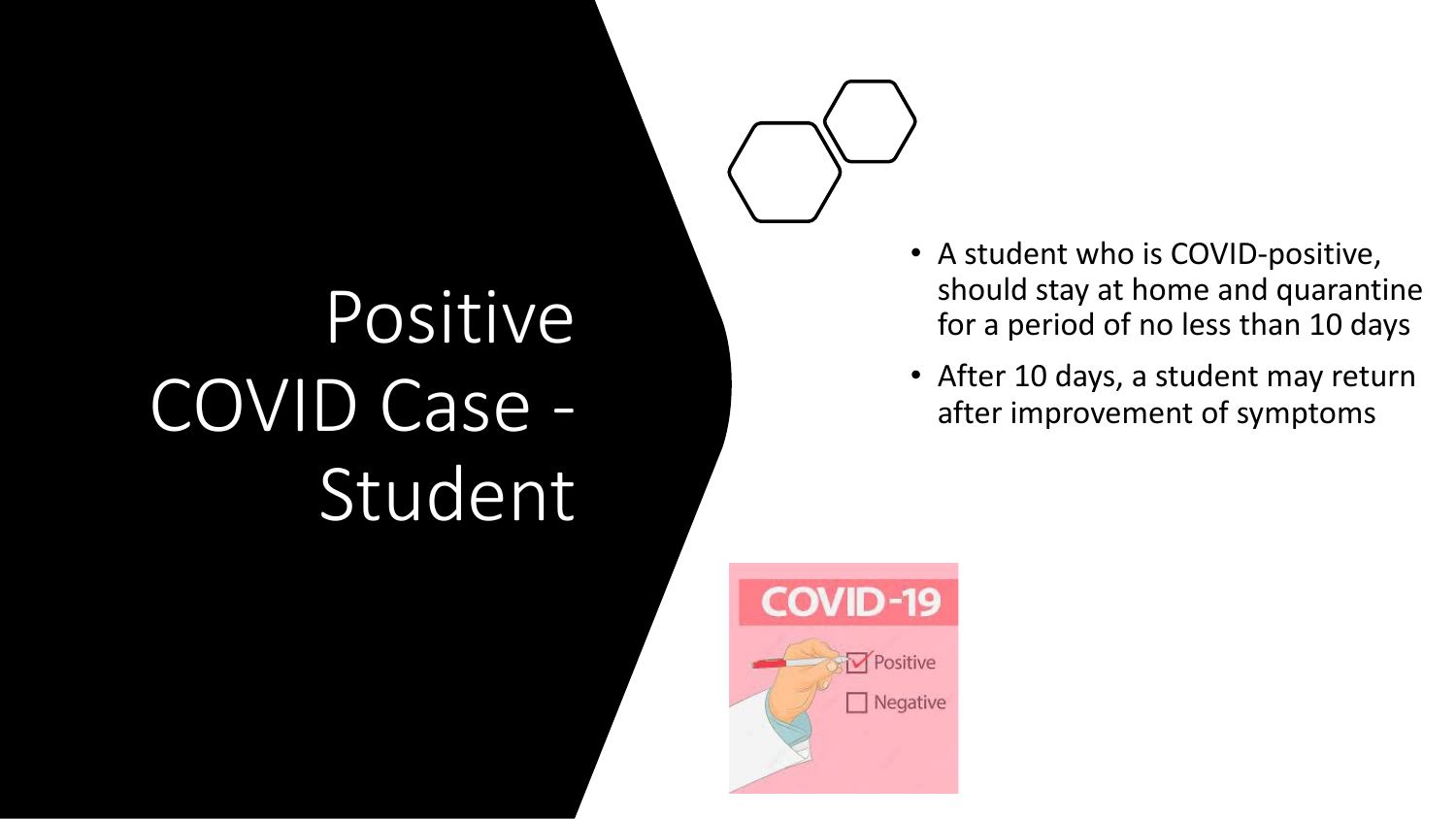# Positive COVID Case – Close Contact

- A student who is designated a "Close Contact" must quarantine.
	- Return 10 days after exposure OR
	- Return 7 days after exposure with a negative PCR or Antigen test